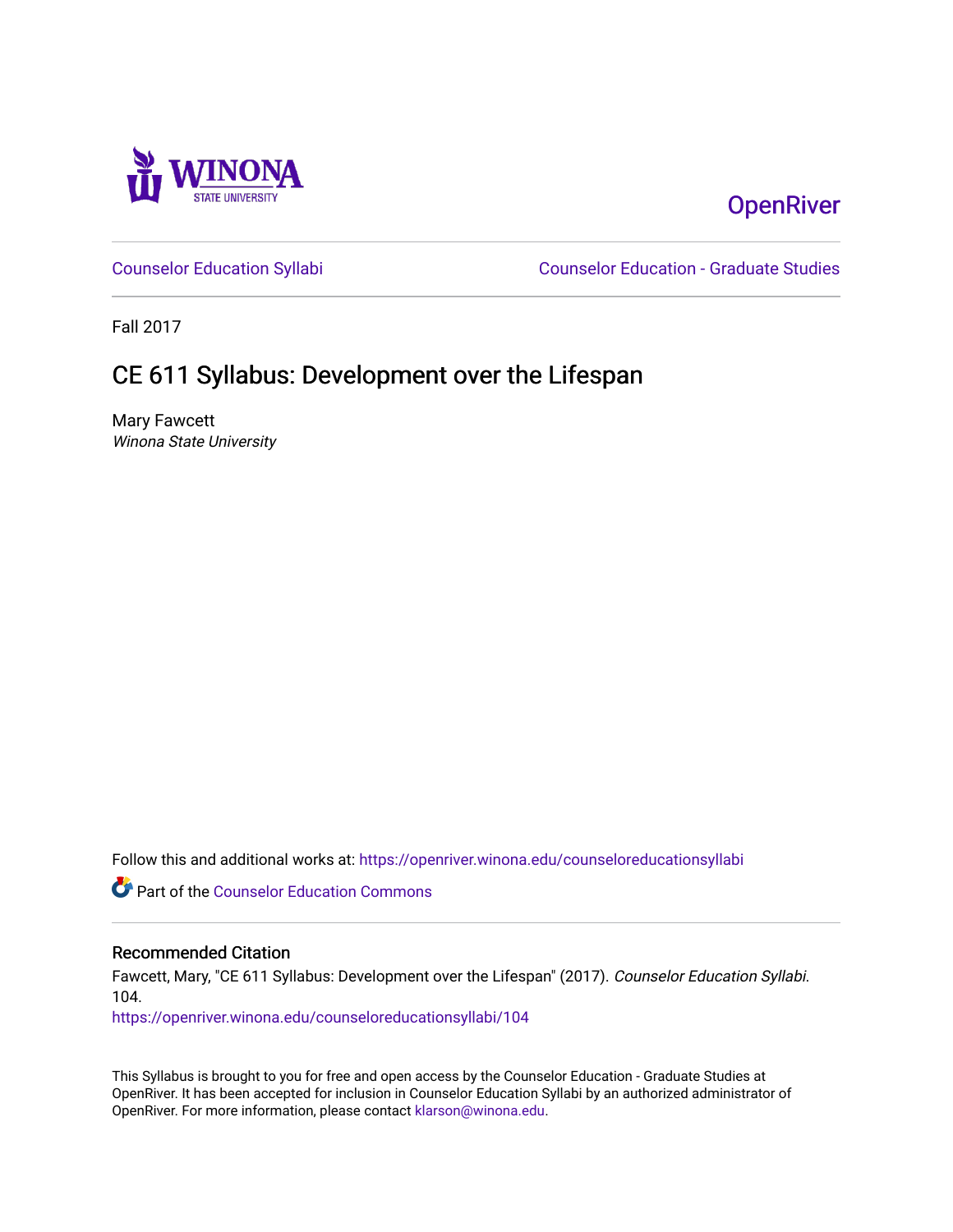| ם נבמנמכ<br><b>Winona State University</b><br><b>Counselor Education Department</b><br>CE 611: Development over the Lifespan<br>Semester Hours: 3 |                                               |  |
|---------------------------------------------------------------------------------------------------------------------------------------------------|-----------------------------------------------|--|
| <b>Course Location</b>                                                                                                                            | This course is an asynchronous online course. |  |
| Mary Fawcett, Ph.D., Professor and Chair, Ph.D., LPC, NCC,<br><b>Instructor</b>                                                                   |                                               |  |
| <b>Instructor Phone &amp;</b><br>507-457-5338<br>E-Mail<br>$m$ fawcett $(a)$ winona.edu                                                           |                                               |  |
| <b>Program Website</b>                                                                                                                            | https://www.winona.edu/counseloreducation/    |  |
| <b>Instructor Office Location</b><br>132 Gildemeister Hall                                                                                        |                                               |  |
| <b>Instructor Office Hours:</b><br>Tuesdays and Thursdays, 1-5 and other times by appointment                                                     |                                               |  |

#### **I. COURSE DESCRIPTION**

The purpose of this course is to provide an overview of perspectives on the normal development of children, adolescents and adults. Major theories, issues, eras, and trends in lifespan development will be addressed.

#### **II. COURSE PREREQUISITES**

none

#### **III. COURSE OBJECTIVES**

Class members will:

- 1. Increase their understanding of the basic theories, concepts, and principles of child, adolescent, and adult growth and development.
- 2. Increase their awareness of the assumptions and beliefs, which they themselves have about children, adolescents, adults and the elderly population.
- 3. Enhance their ability to work effectively as a helping person with children, adolescents and adults, aware of individual's needs in each stage of development.
- 4. Increase their understanding of special issues impacting children, adolescents and adults, including gender, sexuality, educational and multicultural issues.

## **IV. COURSE REQUIRED TEXTS, RESEARCH BASE & TECHNOLOGY**

## **Required Texts and/or Materials:**

Sigelman, C. K. & Rider, E. A. (2012). *Life-span human development* (7th ed.). Belmont, CA: Wadsworth, Inc.

Rubin, G. (2009). *The happiness project.* New York: Harper Collins Publisher.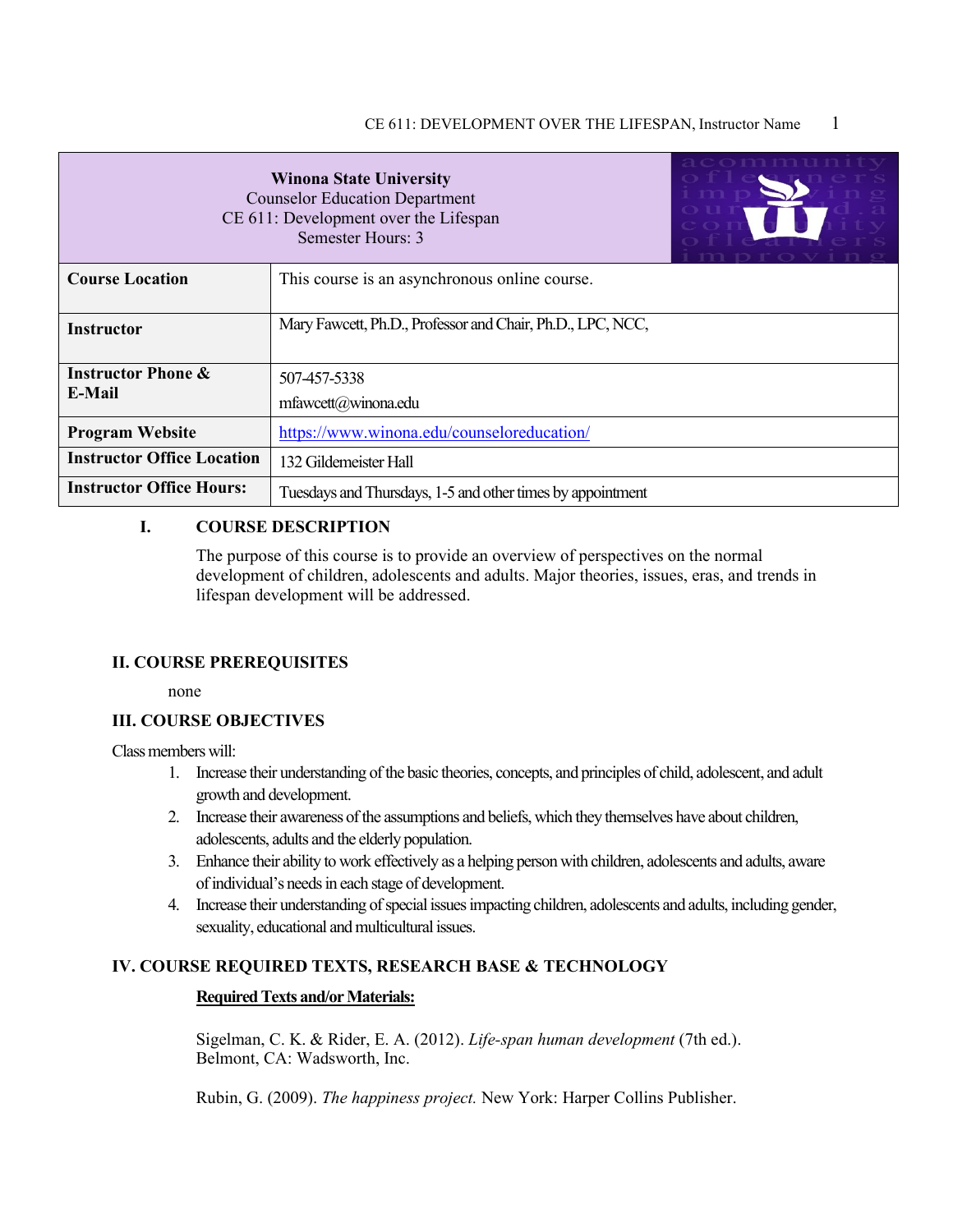#### **Recommended Text:**

American Psychological Association. (2009). *Publication manual of the American Psychological Association* (6<sup>th</sup> ed.).

Additional materials and resources posted on the related course D2L page.

## **V. COURSE CONTENT AREAS**

This course meets the Council for the identified Accreditation of Counseling and Related Educational Programs (CACREP, 2009) core content standards. Standards for the **Clinical Mental Health Counseling,** and/or **School Counseling** content areas are outlined below as well (if applicable). The evaluation methods linked to specific standards for CE 611 are included.

| <b>2009 CACREP STANDARDS</b>                                                                                                                                                                           | <b>LOCATION OF EVALUATION</b>                       |                                                |                                                    |                                              |
|--------------------------------------------------------------------------------------------------------------------------------------------------------------------------------------------------------|-----------------------------------------------------|------------------------------------------------|----------------------------------------------------|----------------------------------------------|
| <b>CORE</b>                                                                                                                                                                                            | Bandura<br>D <sub>2</sub> L<br>Discussio<br>n Board | D <sub>2</sub> L<br>Chapter<br>Assignment<br>S | Develop-<br>mental<br>Stage and<br>Trauma<br>Paper | Happiness<br>Research<br>Discussion<br>Board |
| 3. HUMAN GROWTH AND DEVELOPMENT                                                                                                                                                                        |                                                     |                                                |                                                    |                                              |
| 3a. Theories of individual and family development and<br>transitions across the life span.                                                                                                             | X                                                   | X                                              | X                                                  |                                              |
| 3b. Theories of learning and personality development,<br>including current understandings about neurobiological<br>behavior.                                                                           |                                                     | X                                              | X                                                  |                                              |
| 3f. Human behavior, including an understanding of<br>developmental crises, disability, psychopathology, and<br>situational and environmental factors that affect both normal<br>and abnormal behavior. |                                                     | X                                              | X                                                  |                                              |
| 3h. Theories for facilitating optimal development and wellness<br>over the life span.                                                                                                                  |                                                     | X                                              | X                                                  | X                                            |

| <b>2009 CACREP STANDARDS</b>             |                                                     |                                                | <b>LOCATION OF EVALUATION</b>                      |                                              |
|------------------------------------------|-----------------------------------------------------|------------------------------------------------|----------------------------------------------------|----------------------------------------------|
| <b>CLINICAL MENTAL HEALTH COUNSELING</b> | Bandura<br>D <sub>2</sub> L<br>Discussio<br>n Board | D <sub>2</sub> L<br>Chapter<br>Assignme<br>nts | Develop-<br>mental<br>Stage and<br>Trauma<br>Paper | Happiness<br>Research<br>Discussion<br>Board |
| <b>FOUNDATION</b><br>A. Knowledge        |                                                     |                                                |                                                    |                                              |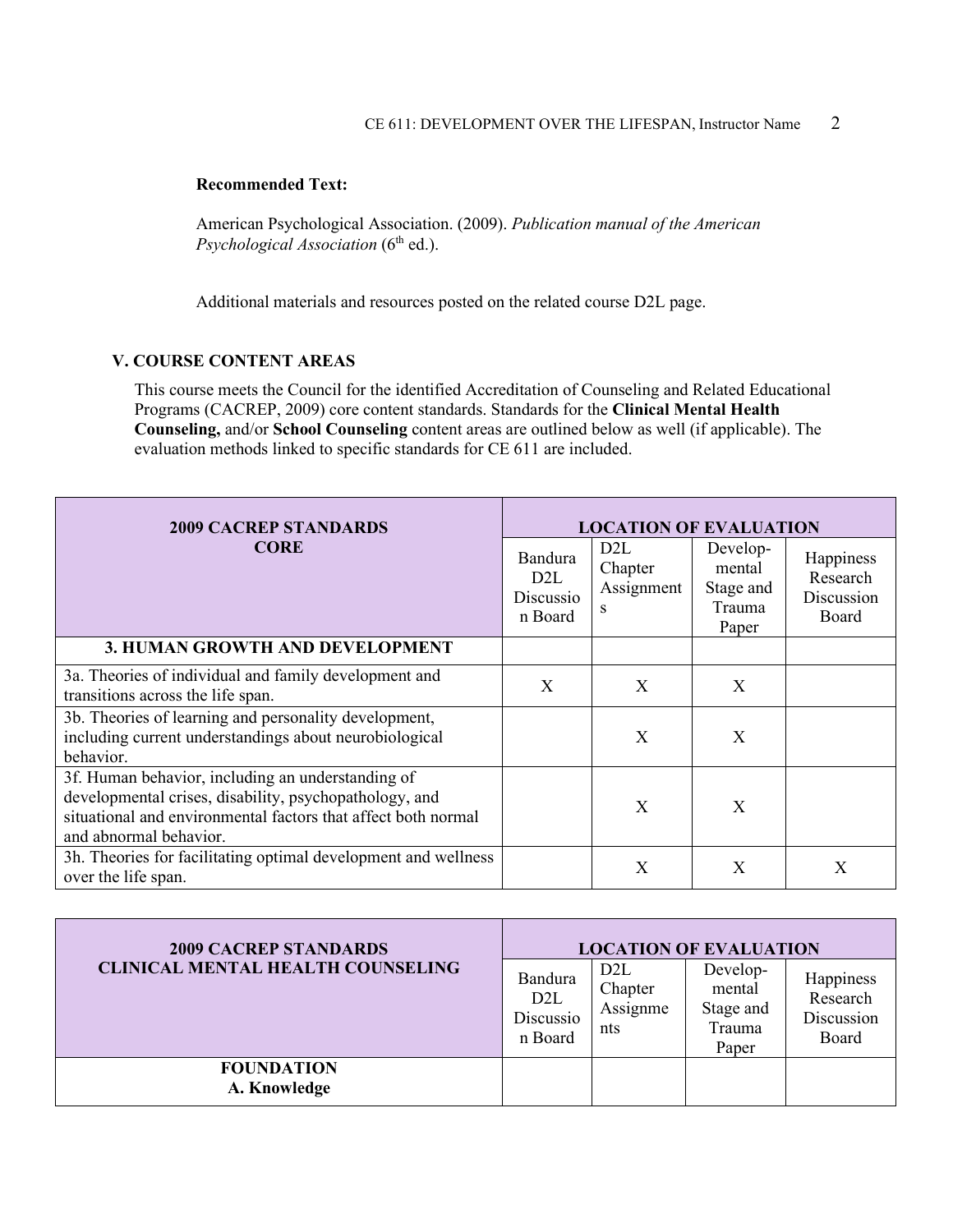# CE 611: DEVELOPMENT OVER THE LIFESPAN, Instructor Name 3

| A9. Understands the impact of crises, disasters, and other<br>trauma-causing events on people.            |                               |                               | X         |                        |
|-----------------------------------------------------------------------------------------------------------|-------------------------------|-------------------------------|-----------|------------------------|
| <b>B. Skills and Practices</b>                                                                            |                               |                               |           |                        |
| COUNSELING, PREVENTION, AND INTERVENTION                                                                  |                               |                               |           |                        |
| C. Knowledge                                                                                              |                               |                               |           |                        |
|                                                                                                           |                               |                               |           |                        |
| C6. Understands the principles of crisis intervention for                                                 |                               |                               |           |                        |
| people during crises, disasters, and other trauma-causing                                                 |                               |                               | X         |                        |
| events.                                                                                                   |                               |                               |           |                        |
| C8. Recognizes the importance of family, social networks,                                                 |                               |                               |           |                        |
| and community systems in the treatment of mental and<br>emotional disorders.                              |                               | X                             | X         |                        |
|                                                                                                           |                               |                               |           |                        |
| <b>DIVERSITY AND ADVOCACY</b>                                                                             |                               |                               |           |                        |
| E. Knowledge                                                                                              |                               |                               |           |                        |
| E1. Understands how living in a multicultural society affects                                             |                               |                               |           |                        |
| clients who are seeking clinical mental health counseling                                                 |                               | X                             |           |                        |
| services.<br>E2. Understands the effects of racism, discrimination, sexism,                               |                               |                               |           |                        |
| power, privilege, and oppression on one's own life and career                                             |                               | X                             |           |                        |
| and those of the client.                                                                                  |                               |                               |           |                        |
| E5. Understands the implications of concepts such as                                                      |                               |                               |           |                        |
| internalized oppression and institutional racism, as well as the                                          |                               | X                             |           |                        |
| historical and current political climate regarding immigration,                                           |                               |                               |           |                        |
| poverty, and welfare.                                                                                     |                               |                               |           |                        |
| <b>RESEARCH AND EVALUATION</b>                                                                            |                               |                               |           |                        |
| I. Knowledge                                                                                              |                               |                               |           |                        |
| I1. Understands how to critically evaluate research relevant to                                           |                               |                               |           |                        |
| the practice of clinical mental health counseling.                                                        |                               | X                             |           |                        |
| <b>DIAGNOSIS</b>                                                                                          |                               |                               |           |                        |
| K. Knowledge                                                                                              |                               |                               |           |                        |
| K5. Understands appropriate use of diagnosis during a crisis,<br>disaster, or other trauma-causing event. |                               |                               | X         |                        |
| <b>2009 CACREP STANDARDS</b>                                                                              |                               | <b>LOCATION OF EVALUATION</b> |           |                        |
| <b>School Counseling</b>                                                                                  |                               | D <sub>2</sub> L              | Develop-  |                        |
|                                                                                                           | Bandura                       | Chapter                       | mental    | Happiness              |
|                                                                                                           | D <sub>2</sub> L<br>Discussio | Assignment                    | Stage and | Research<br>Discussion |
|                                                                                                           | n Board                       | S                             | Trauma    | Board                  |
| <b>FOUNDATIONS</b>                                                                                        |                               |                               | Paper     |                        |
| A. Knowledge                                                                                              |                               |                               |           |                        |
| A6. Understands the effects of (a) atypical growth and                                                    |                               |                               |           |                        |
| development, (b) health and wellness, (c) language, (d) ability                                           | X                             | X                             | X         | X                      |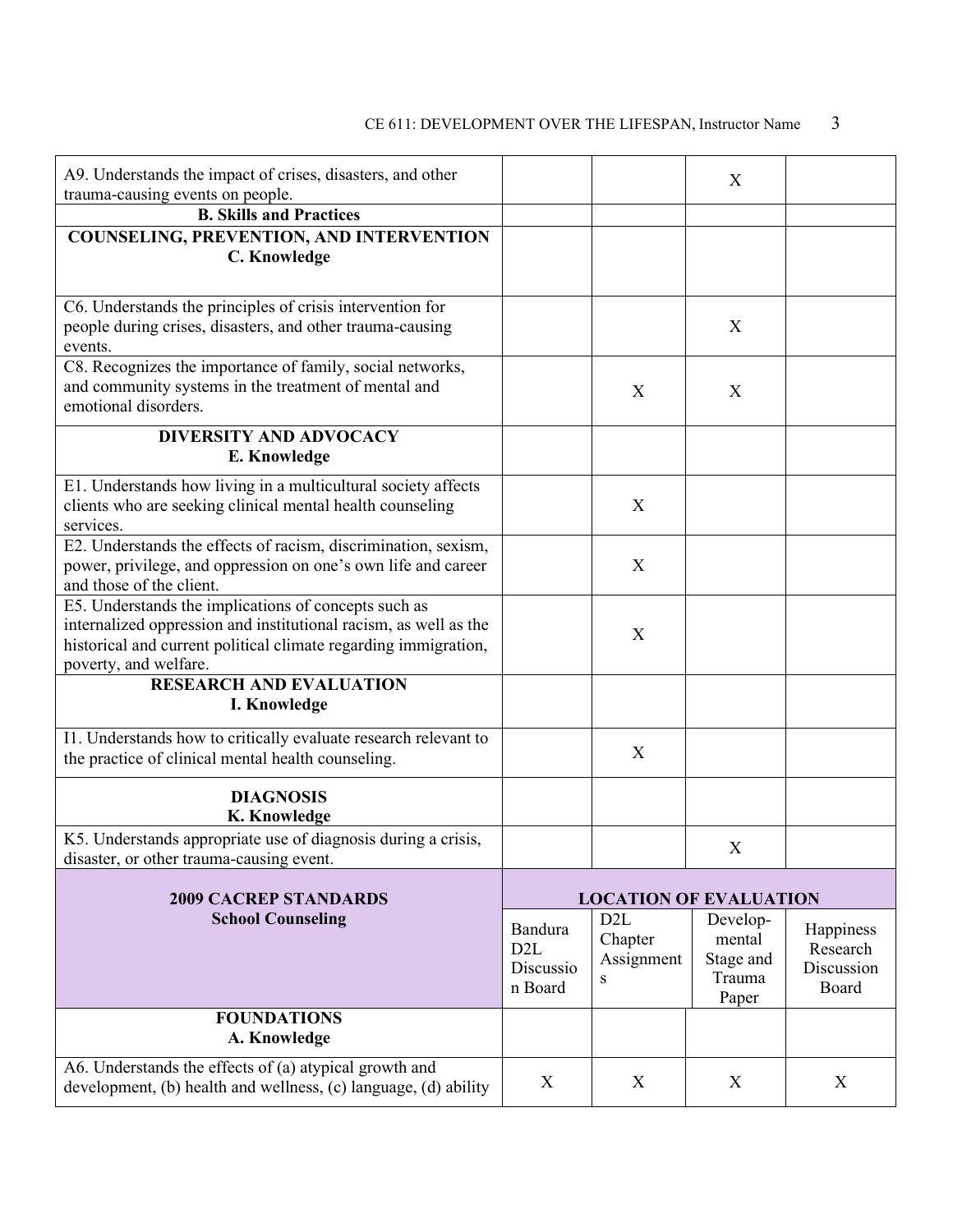# CE 611: DEVELOPMENT OVER THE LIFESPAN, Instructor Name 4

| level, (e) multicultural issues, and (f) factors of resiliency on     |   |   |                           |   |
|-----------------------------------------------------------------------|---|---|---------------------------|---|
| student learning and development.                                     |   |   |                           |   |
| <b>COUNSELING, PREVENTION AND INTERVENTION</b>                        |   |   |                           |   |
| C. Knowledge                                                          |   |   |                           |   |
|                                                                       |   |   |                           |   |
| C1. Knows the theories and processes of effective counseling          |   |   |                           |   |
| and wellness programs for individual students and groups of           |   |   |                           | X |
| students.                                                             |   |   |                           |   |
| C3. Knows strategies for helping students identify strengths          |   | X | X                         |   |
| and cope with environmental and developmental problems.               |   |   |                           |   |
| C6. Understands the potential impact of crises, emergencies,          |   |   |                           |   |
| and disasters on students, educators, and schools, and knows          |   | X | X                         |   |
| the skills needed for crisis intervention.                            |   |   |                           |   |
| <b>DIVERSITY AND ADVOCACY</b>                                         |   |   |                           |   |
| E. Knowledge                                                          |   |   |                           |   |
|                                                                       |   |   |                           |   |
| E2. Identifies community, environmental, and institutional            |   |   |                           |   |
| opportunities that enhance—as well as barriers that impede—           |   | X | X                         |   |
| the academic, career, and personal/social development of<br>students. |   |   |                           |   |
|                                                                       |   |   |                           |   |
| E3. Understands the ways in which educational policies,               |   |   |                           |   |
| programs, and practices can be developed, adapted, and                |   | X |                           |   |
| modified to be culturally congruent with the needs of students        |   |   |                           |   |
| and their families.                                                   |   |   |                           |   |
| E4. Understands multicultural counseling issues, as well as the       |   |   |                           |   |
| impact of ability levels, stereotyping, family, socioeconomic         | X | X |                           |   |
| status, gender, and sexual identity, and their effects on student     |   |   |                           |   |
| achievement.                                                          |   |   |                           |   |
| <b>ASSESSMENT</b>                                                     |   |   |                           |   |
| <b>G. Knowledge</b>                                                   |   |   |                           |   |
| G1. Understands the influence of multiple factors (e.g., abuse,       |   |   |                           |   |
| violence, eating disorders, attention deficit hyperactivity           |   | X | $\boldsymbol{\mathrm{X}}$ |   |
| disorder, childhood depression) that may affect the personal,         |   |   |                           |   |
| social, and academic functioning of students.                         |   |   |                           |   |
| G2. Understands the influence of multiple factors (e.g., abuse,       |   |   |                           |   |
| violence, eating disorders, attention deficit hyperactivity           |   | X | X                         |   |
| disorder, childhood depression) that may affect the personal,         |   |   |                           |   |
| social, and academic functioning of students.                         |   |   |                           |   |
| <b>RESEARCH AND EVALUATION</b>                                        |   |   |                           |   |
| I. Knowledge                                                          |   |   |                           |   |
| I5. Understands the outcome research data and best practices          |   | X | X                         |   |
| identified in the school counseling research literature.              |   |   |                           |   |
| <b>COLLABORATION AND CONSULTATION</b>                                 |   |   |                           |   |
| M. Knowledge                                                          |   |   |                           |   |
| M1. Understands the ways in which student development,                |   |   |                           |   |
| well-being, and learning are enhanced by family-school-               | X | X | X                         |   |
| community collaboration.                                              |   |   |                           |   |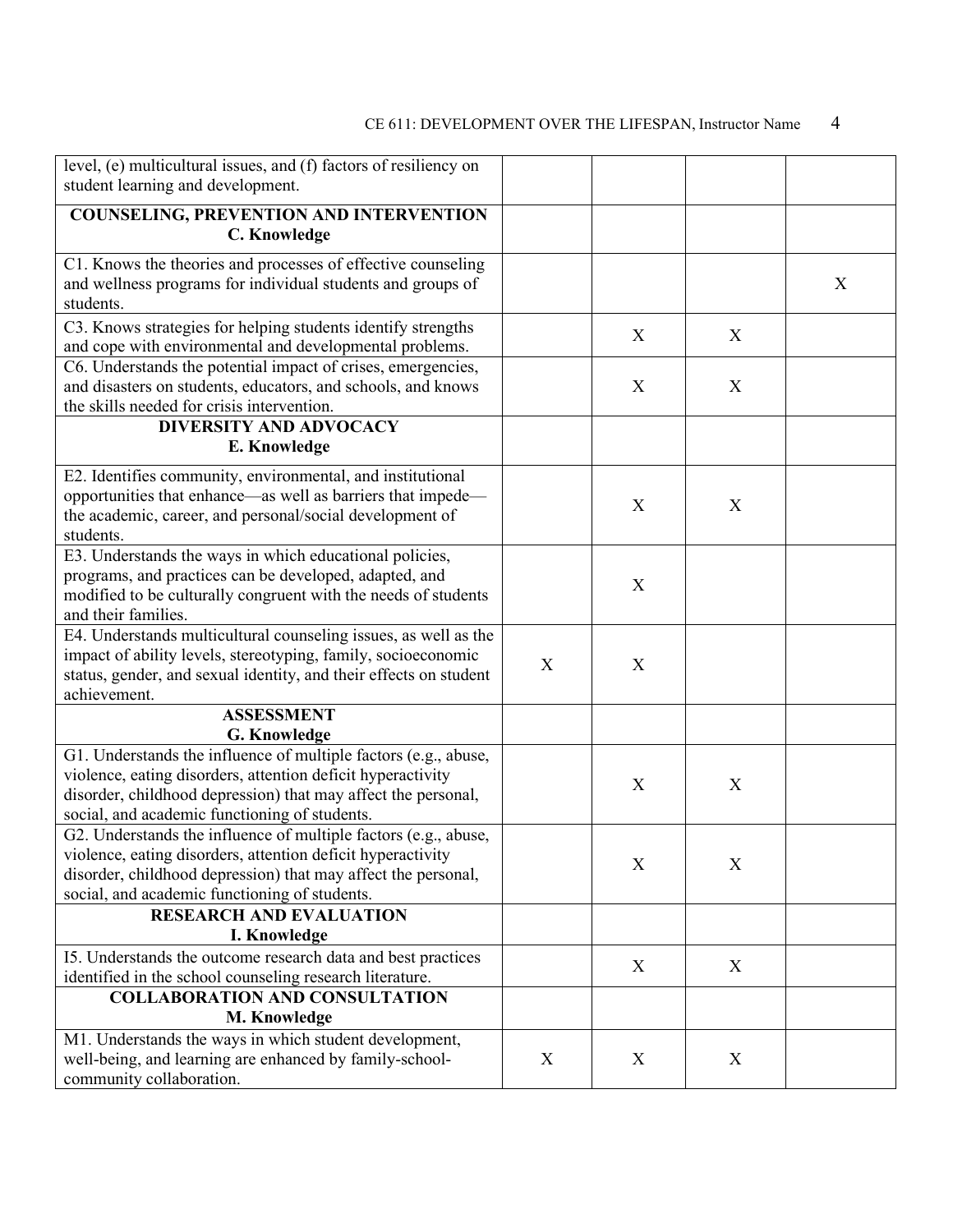# **VI. METHODS OF INSTRUCTION**

The instructor will employ a variety of instructional methods to facilitate student learning including:

D2L online course format, discussion posts, electronic communication

## **VII. COURSE EVALUATION METHODS**

| <b>Course</b><br>Obj. | <b>Assignment</b>                       | <b>CACREP</b><br><b>Standards Assessed</b><br>Code:<br>Core/CMHC/School                                      | <b>Due Date</b>                                                                                                                                                                                                                 | Percentage |
|-----------------------|-----------------------------------------|--------------------------------------------------------------------------------------------------------------|---------------------------------------------------------------------------------------------------------------------------------------------------------------------------------------------------------------------------------|------------|
| $1 - 3$               | Bandura D2L Discussion Board            | Core: 3A<br>SC: A6. E4, M1                                                                                   | Bandura Post #1: Sept 5<br>(Initial Post) and Sept 7<br>(Response Post)<br>Bandura Post #2: Sept 26<br>(Initial Post) and Sept 28<br>(Response Post)<br>Bandura Post #3: Oct 17<br>(Initial Post) and Oct 19<br>(Response Post) | 25%        |
| $1-4$                 | <b>D2L Chapter Assignments</b>          | Core: 3A 3B, 3F, 3H<br>CMHC: C8, E1, E2,<br><b>E5M I1</b><br>SC:A6, C3, C6, E2,<br>E3, E4, G1, G2, I5,<br>M1 | <b>Nov 16</b>                                                                                                                                                                                                                   | 25%        |
| $1-4$                 | Developmental Stage and Trauma<br>Paper | Core: 3A, 3B, 3F, 3J<br>CMHC:A9, C6, C8,<br>K <sub>5</sub><br>SC: A6, C3, C6, E2,<br>G1, G2, I5, M1          | <b>Nov 30</b>                                                                                                                                                                                                                   | 30%        |
| $2 - 4$               | Happiness Research Discussion Board     | Core: 3H<br>SC: A6, C1                                                                                       | Getting Started, Jan, Feb,<br>March, April<br>Nov <sub>2</sub><br>Oct 31<br>May, June, July,<br><b>August</b><br>Nov 14 Nov 16                                                                                                  | 20%        |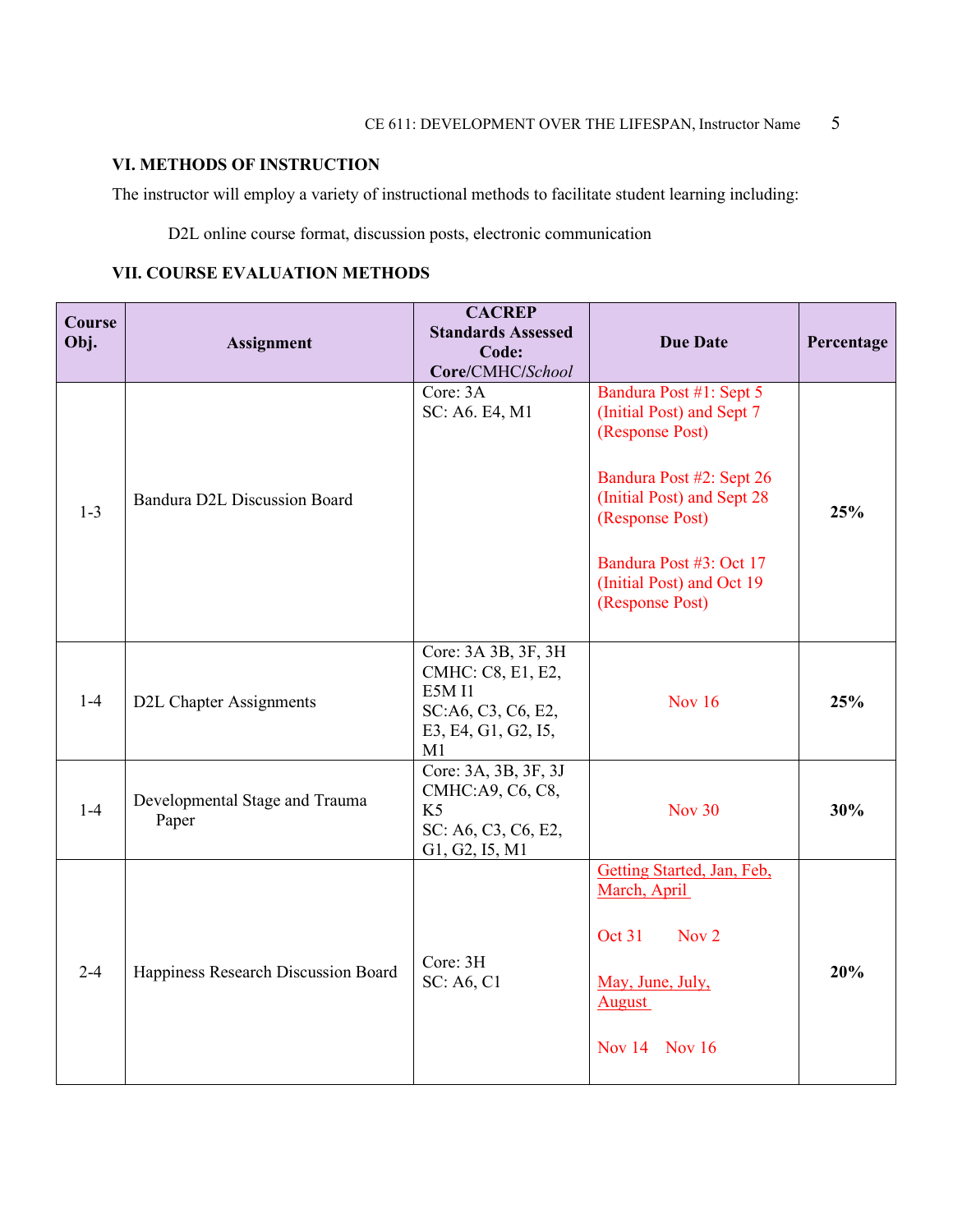#### CE 611: DEVELOPMENT OVER THE LIFESPAN, Instructor Name 6

|  | Sept, Oct, Nov,<br>$\frac{\overline{Dec}}{\overline{Nov 28}}$ Nov 30 |      |
|--|----------------------------------------------------------------------|------|
|  |                                                                      | 100% |

#### **A. Description of Assignments and Grading for Course**

#### Grade Scale:

This course is graded on the following 7-point scale:

| $100-93:$  | A |
|------------|---|
| $92 - 86:$ | B |
| $85-79:$   | C |
| $78-72:$   | D |

#### **Assignments**

- 1. Bandura D2L Discussion (25%)
- 2. D2L Chapter Assignments on each Sigelman and Rider text chapter (25%)
- 3. Developmental Stage and Trauma Research Paper (30%)
- 4. Happiness Project Discussion Board (20%)

### **Assignment #1: Bandura D2L Discussion**

### **[CACREP Standards Addressed and Evaluated:** Core: 3A; SC: A6. E4, M1]

Students will study Bandura's theory via the course text and other sources (journal articles, online resources, videos, films, etc.). You will cite these sources (using APA writing style) when you post to the D2L discussion board (see number of required citations below).

Bandura's theory proposes that **we learn social behaviors and personal values by observation**. According to Bandura, we learn behaviors, ideas, beliefs, life values and attitudes by watching other people via personal life experiences, electronic means and audio/visual media. In particular, the media has a huge impact on what we learn about life, relationships, jobs, money, values, lifestyles, etc., and how we integrate information we receive from the media within our own identity development.

The following assignment encourages students to study Bandura's theory in the context of **selfexploration** and "test" the theory based on student's reflections about their own development:

• Students will select from their own media viewing **OR** from their own community of family, social network, animals, spiritual practices, and apply Bandura's theory in their own selfexamination of their identity development. Students should reflect on their most common and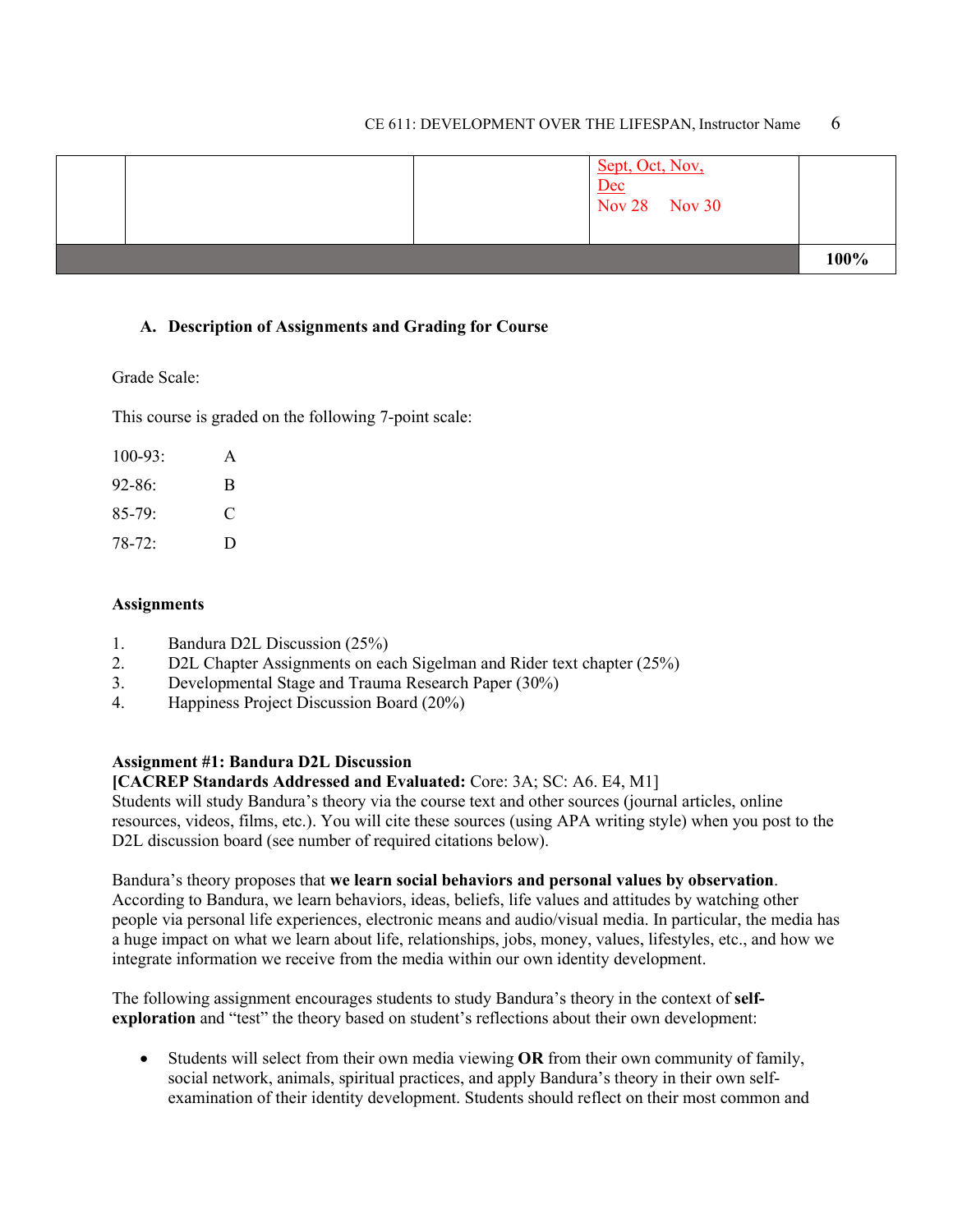repetitive experiences with social media **OR** community (Facebook, Internet sites on hobbies, parenting, etc.) and dramatic arts media (TV, movies, etc.). For example, if you watch a lot of Jon Stewart on Comedy Central and you notice your political views are of a "left-wing" nature, you might surmise that watching this program impacts and reinforces how you see the world of politics. For example, if you watch the History Channel and notice that you value perceiving your experiences in the context of a particular time in history, you might suppose that viewing programs about historical events provides for you a way to look at your own experiences in the context of world or current events. For example, if you grew up in a tribal community and learned about behavior from watching animals, you will have learned values modeled from those animals and apply them to your own life.

• Students should include comments in their posts regarding their agreement/non-agreement with Bandura based on their own research and self-examination. Since this assignment involves selfexamination of a personal nature, students are encouraged to share only what they feel comfortable sharing with classmates via the D2L Discussion board.

Please develop your Initial Post to focus on the assignment criteria (outlined above) in at least two welldeveloped paragraphs of at least 100 words, and develop your Response Post with relevant comments contained in at least one well-developed paragraph of at least 50 words.

**Total Required number of posts is** three (3) Initial Posts and three (3) response posts **All work should be completed by midnight on the respective due date.**

#### **Due Dates:**

Bandura Post #1: Sept 5 (Initial Post) and Sept 7 (Response Post)

#### Bandura Post #2: Sept 26 (Initial Post) and Sept 28 (Response Post)

| Bandura Post #3: Oct 17 (Initial Post) and Oct 19 (Response Post) |  |  |
|-------------------------------------------------------------------|--|--|
|-------------------------------------------------------------------|--|--|

| <b>Grade</b> | <b>Description</b>                                                                                                                    |
|--------------|---------------------------------------------------------------------------------------------------------------------------------------|
| 93-100       | -deadlines met                                                                                                                        |
|              | -minimum of two well-developed paragraphs of at least 100 words in Initial Post<br>with a minimum of 2 citations/references APA style |
|              | -minimum of one well-developed paragraph of at least 50 words in Response Post                                                        |
|              | -complex thinking skills utilized and material synthesized in discussion posts                                                        |
|              | -clear and concise organization of discussion                                                                                         |
|              | -assignment criteria addressed extremely well                                                                                         |
| 86-92        | -deadlines met                                                                                                                        |
|              | -minimum of two well-developed paragraphs of at least 100 words in Initial Post<br>with a minimum of 2 citations/references APA style |
|              | -minimum of one well-developed paragraph of at least 50 words in Response Post                                                        |
|              | -complex thinking skills adequately utilized and material adequately synthesized in<br>discussion posts                               |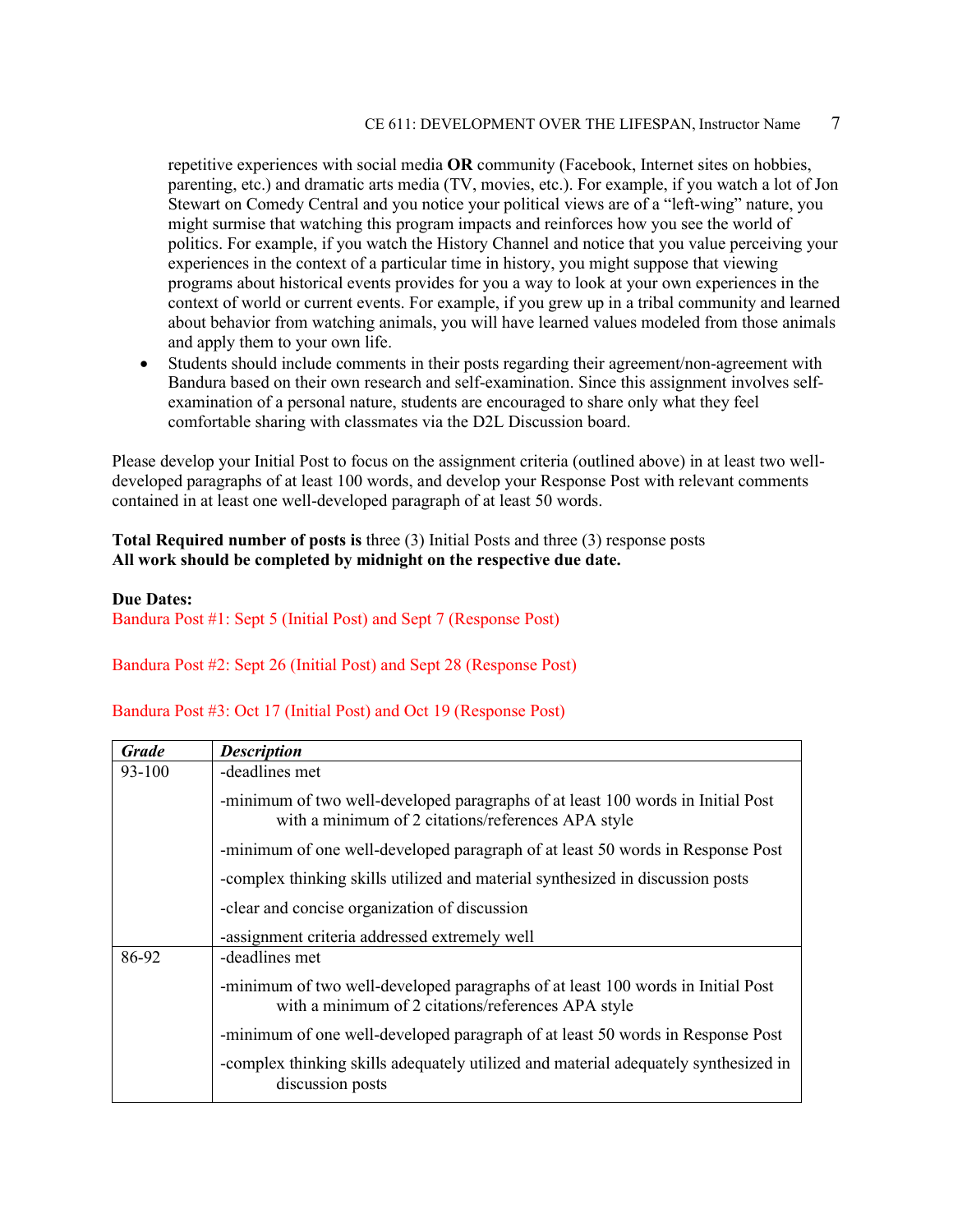|             | -clear and concise organization of discussion                                                                                         |
|-------------|---------------------------------------------------------------------------------------------------------------------------------------|
|             | -assignment criteria addressed adequately                                                                                             |
| 79-85       | -deadlines met                                                                                                                        |
|             | -minimum of two well-developed paragraphs of at least 100 words in Initial Post<br>with a minimum of 2 citations/references APA style |
|             | -minimum of one well-developed paragraph of at least 50 words in Response Post                                                        |
|             | -complex thinking skills fairly well utilized and material fairly well synthesized in<br>discussion posts                             |
|             | -adequate organization of discussion                                                                                                  |
|             | -assignment criteria addressed somewhat                                                                                               |
| 78 or fewer | -deadlines not met                                                                                                                    |
|             | -minimum of two poorly developed paragraphs of at least 100 words in Initial Post<br>with fewer than 2 citations/references APA style |
|             | -poorly developed paragraph of at least 50 words in Response Post                                                                     |
|             | -complex thinking skills not utilized and material not synthesized in discussion<br>posts                                             |
|             | -poor organization of discussion                                                                                                      |
|             | -assignment criteria not at all addressed                                                                                             |

#### **Assignment #2: D2L Chapter Assignments**

**[CACREP Standards Addressed and Measured:** Core: 3A 3B, 3F, 3H; CMHC: C8, E1, E2, E5M I1; SC:A6, C3, C6, E2, E3, E4, G1, G2, I5, M1]

Seventeen (17) mini-discussions are required for this assignment: one discussion for each chapter. Students will respond to each question with a scholarly and well-developed answer. Providing citations in text and references to your resources is required. Adherence to APA style is required. Additional personal reactions and opinions are welcome. Response posts are also welcome, but optional.

Students may work their way through the mini-discussions at their own pace. **All work should be completed by midnight, November 16.** 

| <b>Grade</b> | <b>Description</b>                                     |
|--------------|--------------------------------------------------------|
| 93-100       | -a minimum of 200 words written                        |
|              | -due date met                                          |
|              | -a minimum of one original post per chapter discussion |
|              | -complex thinking skills utilized                      |
|              | -chapter question answered                             |
|              | -clear and concise organization of discussion          |
|              | APA style correct                                      |
| 86-92        | -a minimum of 200 words written                        |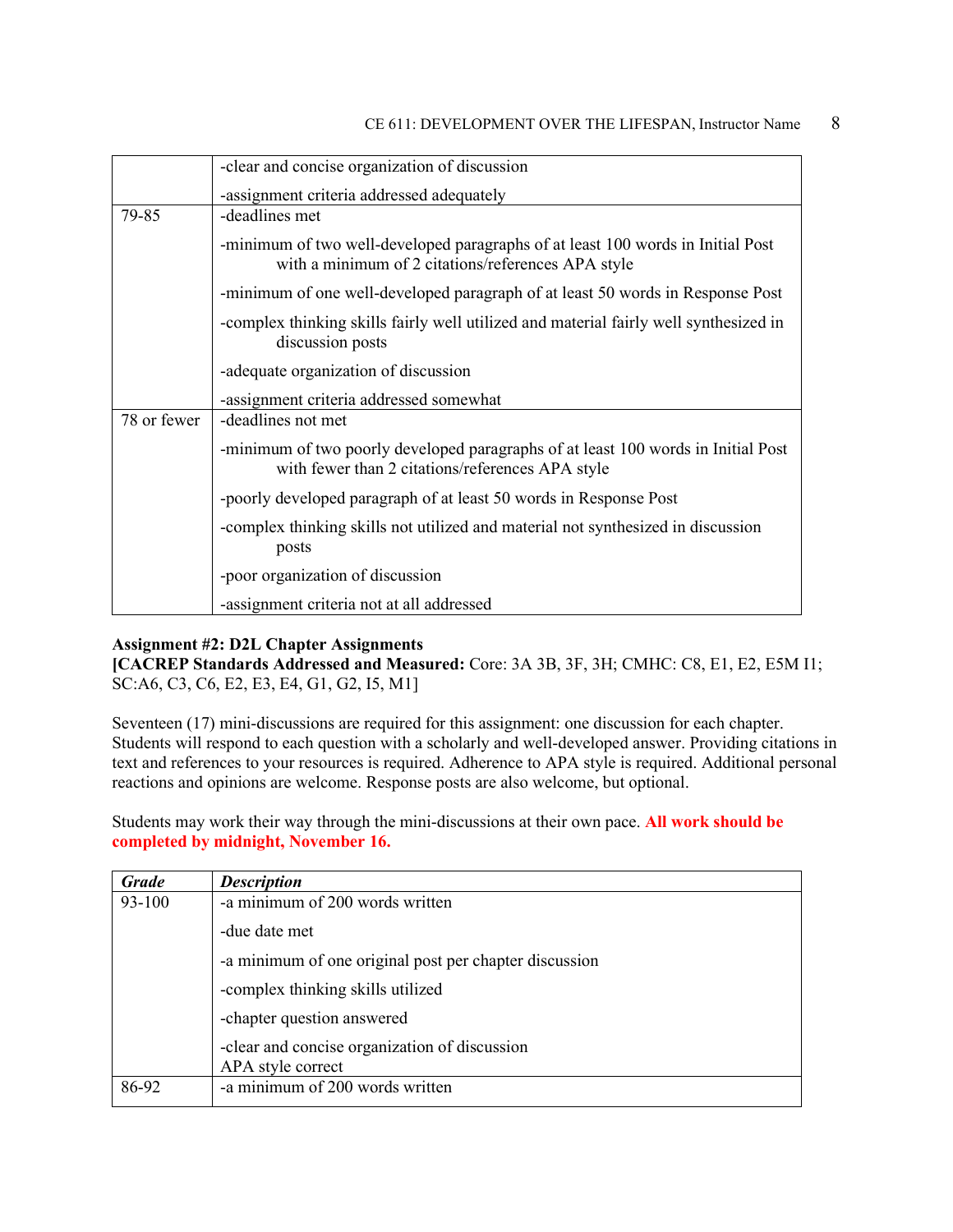|             | -due date met                                                                 |
|-------------|-------------------------------------------------------------------------------|
|             | -a minimum of one original post per chapter discussion                        |
|             | -complex thinking skills utilized                                             |
|             | -chapter question answered adequately                                         |
|             | -mostly clear and concise organization of discussion<br>APA style correct     |
| 79-85       | -a minimum of 200 words written                                               |
|             | -due date met                                                                 |
|             | -a minimum of one original post per chapter discussion                        |
|             | -complex thinking skills utilized adequately                                  |
|             | -chapter question answered somewhat                                           |
|             | -adequately clear and concise organization of discussion<br>APA style correct |
| 78 or fewer | -a minimum of 200 words written                                               |
|             | -due date not met                                                             |
|             | -a minimum of one original post per chapter discussion                        |
|             | -complex thinking skills not utilized                                         |
|             | -chapter question not fully answered                                          |
|             | -weak organization of discussion<br>-improper APA style correct               |

#### **Assignment #3: Developmental Stage and Trauma Research Paper**

**[CACREP Standards Addressed and Evaluated:** Core: 3A, 3B, 3F, 3J; CMHC:A9, C6, C8, K5; SC: A6, C3, C6, E2, G1, G2, I5, M1]

Current researchers of human development are learning that trauma plays a much more important role than thought previously in terms of healthy identity development and coping skills. In fact, much of the DSM  $5<sup>th</sup>$  edition revisions include considerations about the link between traumatic experiences and the development of psychological disorders, symptoms and associated life issues.

This assignment will provide an opportunity to study Erikson's developmental theory and explore the potential impact of **a traumatic topic approved by the instructor** on the psychosocial development at a specific stage (and age of your choosing) of development. Students should complete an APA ( $6<sup>th</sup>$  ed) style paper on you're **your choice of one of Erikson's Psychosocial developmental stages** (Trust vs Mistrust, Autonomy vs Shame and Doubt, Initiative vs Guilt, Industry vs Inferiority, Identity vs Role Confusion, Intimacy vs Isolation, Generativity vs Stagnation, Integrity vs Despair) and the potential effects of a **selected approved traumatic topic** on healthy development (e.g. death of a loved one, early sexual abuse, natural disaster, loss of a loved one at an early age). Students must study Erikson's theory in at least 5 (five) scholarly resources (including the course text) and do extensive research on their chosen topic of a traumatic experience in at least  $5$  (five) scholarly sources. Discussion about the impact of said trauma on the development of someone in the chosen stage of development will be written from the student's ideas and beliefs as a result of a thorough review of professional literature. **Note: this is not an**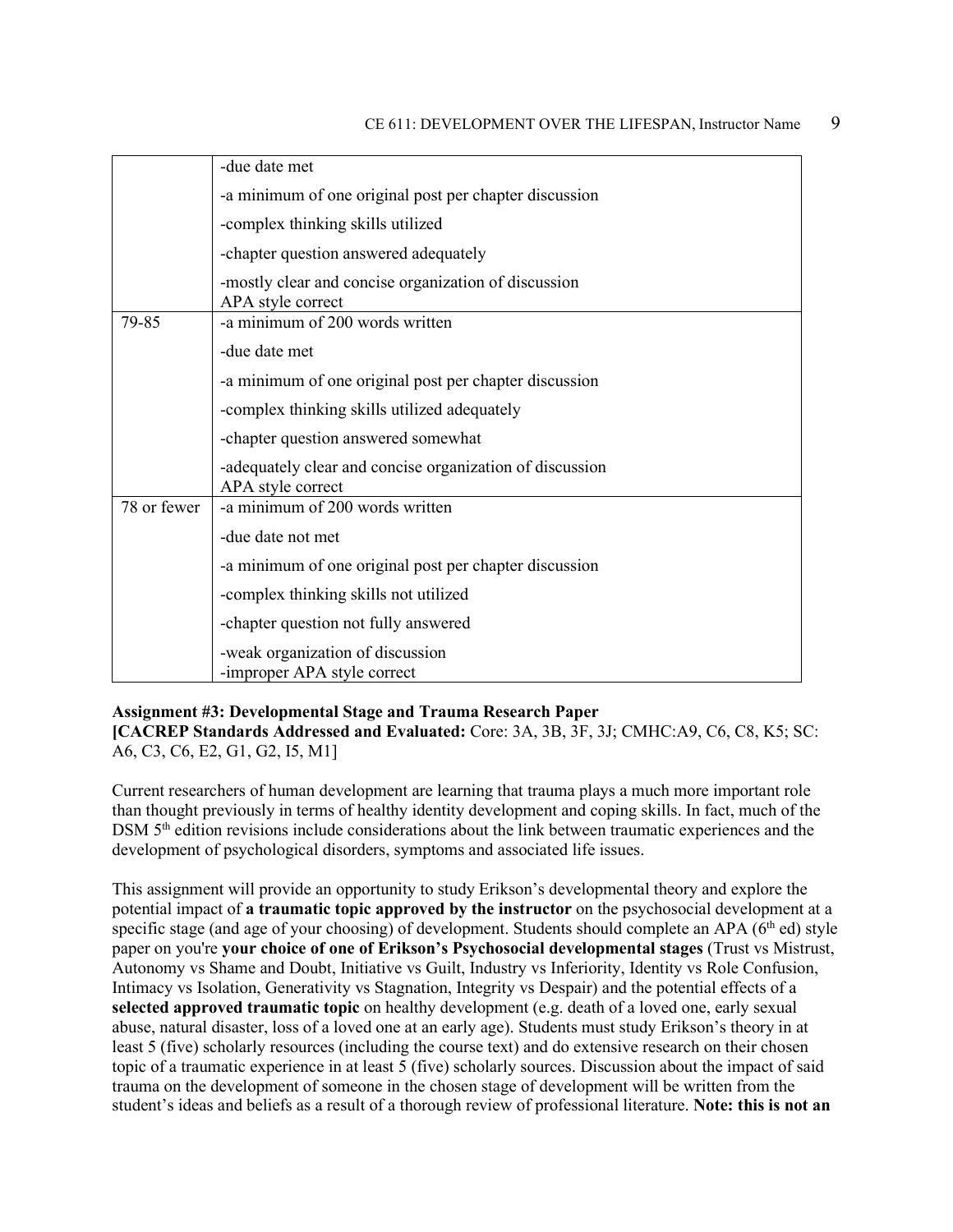### **assignment for personal disclosure about student's personal experiences. The chosen topic of a traumatic experience should be based on students' future work with clients/students.**

### **Due: Nov 30, midnight**

| <b>Grade</b> | <b>Description</b>                                                            |
|--------------|-------------------------------------------------------------------------------|
| 93-100       | -paper length minimum of 12 pages                                             |
|              | -assignment turned in on time                                                 |
|              | -all aspects of assignment addressed and discussed                            |
|              | -complex thinking skills utilized                                             |
|              | -clear and concise organization of discussion                                 |
|              | -perfect APA 6 <sup>th</sup> ed. format<br>-at least 10 references            |
| 86-92        | -paper length minimum of 12 pages                                             |
|              | -assignment turned in on time                                                 |
|              | -most aspects of assignment addressed and discussed                           |
|              | -complex thinking skills utilized                                             |
|              | -adequate organization of discussion                                          |
|              | -mostly correct APA 6 <sup>th</sup> ed. format<br>-at least 10 references     |
| 79-85        | -paper length minimum of 12 pages                                             |
|              |                                                                               |
|              | -assignment turned in on time                                                 |
|              | -70% or more assignment criteria addressed                                    |
|              | -poor organization of discussion                                              |
|              | -somewhat correct APA 6 <sup>th</sup> ed. format<br>-fewer than 10 references |
| 78 or        |                                                                               |
| fewer        | -paper length fewer than 12 pages                                             |
|              | -assignment not turned in on time                                             |
|              | -70% or less assignment criteria addressed                                    |
|              | -no organization of discussion                                                |
|              | -incorrect APA $6th$ ed. format                                               |
|              | -fewer than 10 references                                                     |

#### **Assignment #4: Happiness Research Discussion Board [CACREP Standards Addressed and Evaluated:** Core: 3H; SC: A6, C1]

This assignment is designed to help you study the topic of "happiness" and review the research conducted by Rubin (2009). D2L Discussion posts should focus on comments about **Rubin's findings and experiences as they relate to a developmental theory (Erikson or Piaget) studied in this course**. Students can either select a specific developmental stage to discuss for all posts, or select a different developmental stage for each post. Additionally, students should select to focus their post comments on **two concepts or ideas (per post)** discussed within the designated chapters as they related to a selected developmental stage.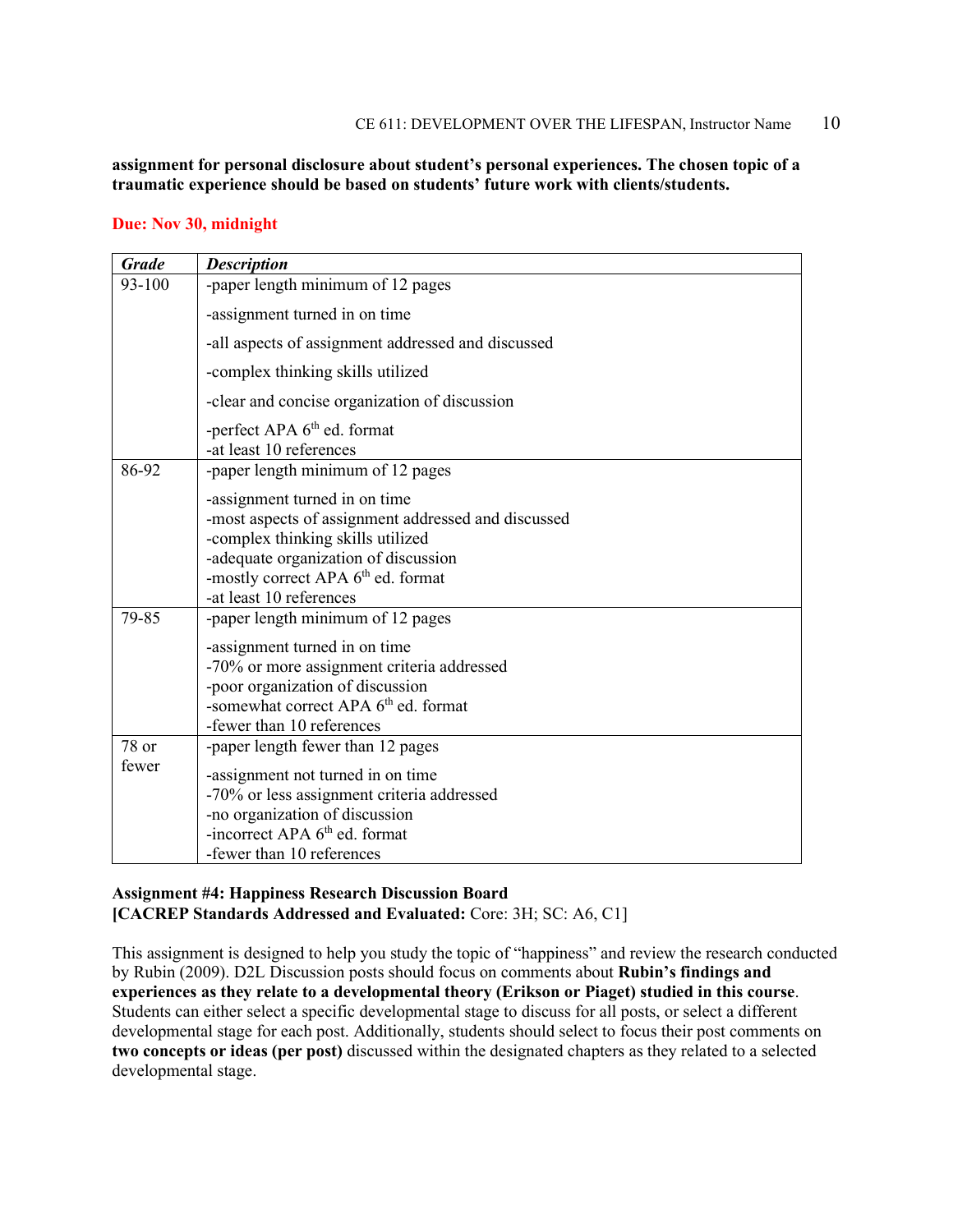Please develop your initial post to focus on the assignment criteria (outlined in the paragraph above) in at least two well-developed paragraphs of at least 100 words, and respond to others' posts with relevant comments contained in at least one well-developed paragraph of at least 50 words.

This discussion will take place from January 27 to March 20 in the structure of three time slots, each devoted to a particular part of Rubin's book. You MUST post your initial post by "Initial Post" due date and respond to a minimum of one (1) comment made by classmates by the "Response Post" due date for each discussion. **All work should be completed by midnight on each respective due date.**

#### **Due Dates**

| <b>Book Chapters</b>                    | <b>Initial Post Due Date</b> | <b>Response Post</b> |
|-----------------------------------------|------------------------------|----------------------|
| Getting Started, Jan, Feb, March, April | October 31                   | November 2           |
| May, June, July, August                 | November 14                  | November 16          |
| Sept, Oct, Nov, Dec                     | November 28                  | November 30          |

#### **Total Requirements: 3 (three) initial posts and 3 (three) response posts**

| <b>Grade Possible</b> | <b>Description</b>                                                                       |
|-----------------------|------------------------------------------------------------------------------------------|
| 93-100                | -deadlines met                                                                           |
|                       | -minimum of two well-developed paragraphs of at least 100 words in Initial<br>Post       |
|                       | -minimum of one well-developed paragraph of at least 50 words in<br><b>Response Post</b> |
|                       | -at least 3 initial posts                                                                |
|                       | -at least 3 response posts                                                               |
|                       | -complex thinking skills utilized and material synthesized in discussion<br>posts        |
|                       | -clear and concise organization of discussion extremely well                             |
|                       | -assignment criteria addressed extremely well                                            |
| 86-92                 | -deadlines met                                                                           |
|                       | -minimum of two well-developed paragraphs of at least 100 words in Initial<br>Post       |
|                       | -minimum of one well-developed paragraph of at least 50 words in<br><b>Response Post</b> |
|                       | -at least 3 initial posts                                                                |
|                       | -at least 3 response posts                                                               |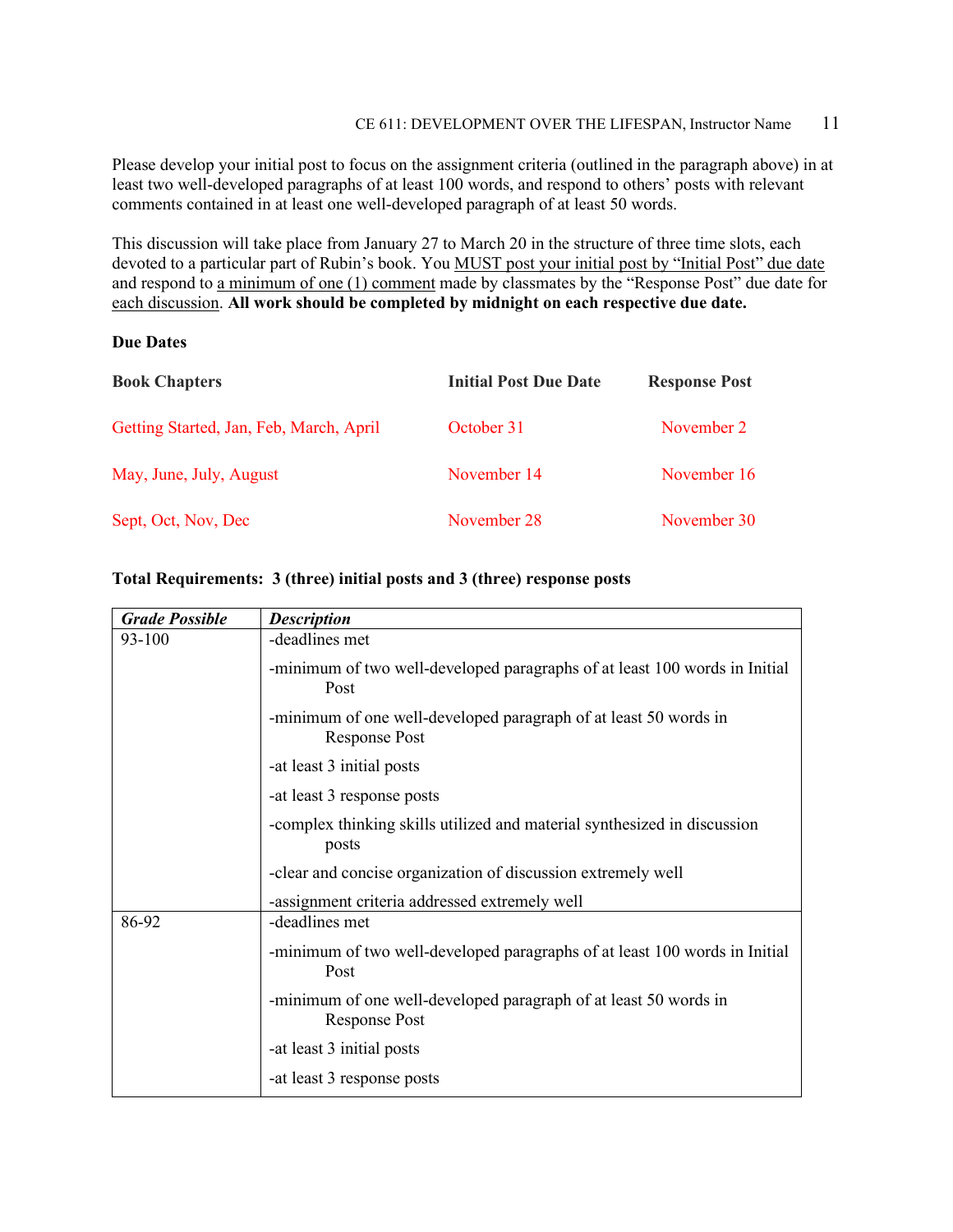|             | -complex thinking skills utilized very well                                                |
|-------------|--------------------------------------------------------------------------------------------|
|             | -mostly clear and concise organization of discussion                                       |
|             | -all assignment criteria addressed                                                         |
| 79-85       | -deadlines met                                                                             |
|             | -minimum of two well-developed paragraphs of at least 100 words in Initial<br>Post         |
|             | -minimum of one well-developed paragraph of at least 50 words in<br><b>Response Post</b>   |
|             | -at least 3 initial posts                                                                  |
|             | -at least 3 response posts                                                                 |
|             | -complex thinking skills utilized fairly well                                              |
|             | -mostly clear and concise organization of discussion                                       |
|             | -most assignment criteria addressed                                                        |
| 78 or fewer | -deadlines not met                                                                         |
|             | -minimum of two well-developed paragraphs of at least 100 words in Initial<br>Post not met |
|             | -minimum of one well-developed paragraph of at least 50 words in<br>Response Post not met  |
|             | -minimum of 3 initial posts not met                                                        |
|             | -minimum of 3 response posts not met                                                       |
|             | -complex thinking skills utilized not present                                              |
|             | -clear and concise organization of discussion not used                                     |
|             | -assignment criteria addressed not met                                                     |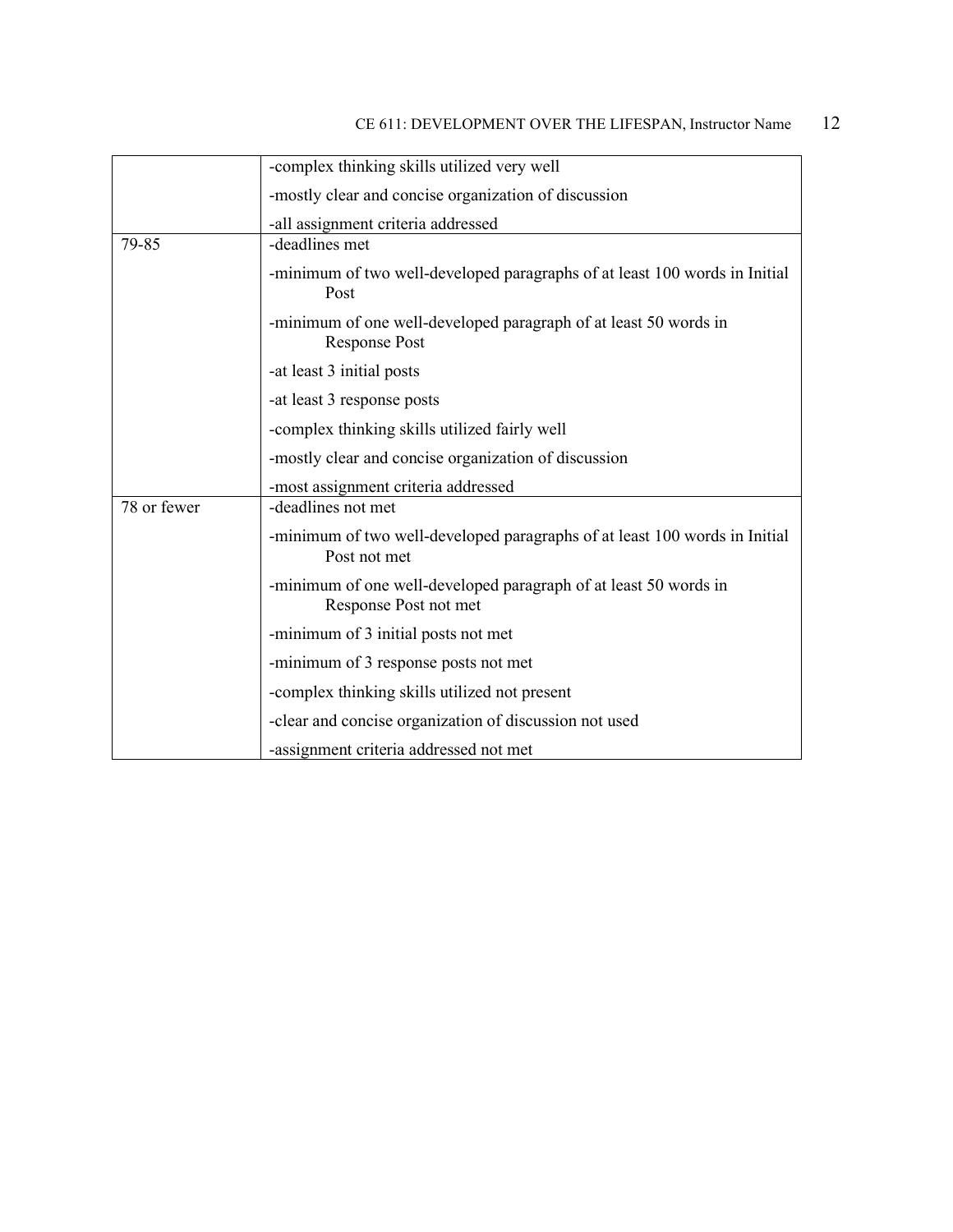#### **VIII. UNIVERSITY EXPECTATIONS & COURSE POLICIES**

#### **A. University Expectations and Resources**

- **Diversity Statement:** This is meant to be a safe, welcoming, and inclusive classroom environment for students of all races, ethnicities, sexual orientations, gender identities/variances, ages, religions, economic classes, and ability statuses. As such, you will be encouraged and challenged to use language and basic counseling techniques that are respectful, inclusive, representative and culturally appropriate.
- **Academic Integrity:** Students are expected to practice professionalism and academic integrity in all assignments and class discussions. This includes but is not limited to treating other students and the professor respectfully, engaging in meaningful class discussions, thinking and writing critically and thoughtfully, creating original works, and citing all resources using APA format. Plagiarism will result in loss of credit for this course, and further consequences may result from the university system. The collegiate policy on plagiarism and cheating is outlined in the Student Handbook. It is your responsibility to be aware of this policy. You can also find it online at: [http://www.winona.edu/sld/academicintegrity.asp.](http://www.winona.edu/sld/academicintegrity.asp)
- **Electronic Device Notice:** As a matter of courtesy to your classmates and the instructor, please turn off your beepers, cell phones, and any other electronic devices that make any noise.
- **Laptop/PDA Policy:** Excluding students with a documented disability, the use of laptops and PDAs in class is prohibited without prior permission of the instructor.
- **Class Visitor Policy:** Due to the clinical nature of this course in this curriculum, visitors of any age are not allowed without prior permission of the instructor.
- **E-mail Policy:** You are assigned a university e-mail account that will be used by professors. Students should make every effort to get to know their account and check it regularly.
- **Accommodations:** Students with documented disabilities who may need accommodations, who have any medical emergency information the instructor should know of, or who need special arrangements in the event of an evacuation, should make an appointment with the instructor as soon as possible, no later than the 1st week of the term. According to Section 504 of the Rehabilitation Act of 1973, students with disabilities have the right to receive necessary reasonable accommodations and support services to allow equal access at Winona State University. If you have a disability that requires accommodations, you are eligible for support through access services, found at [http://www.winona.edu/accessservices/gettingstarted.asp.](http://www.winona.edu/accessservices/gettingstarted.asp)
- **Commitment to Inclusive Excellence:** WSU recognizes that our individual differences can deepen our understanding of one another and the world around us, rather than divide us. In this class, people of all ethnicities, genders and gender identities, religions, ages, sexual orientations, disabilities, socioeconomic backgrounds, regions, and nationalities are strongly encouraged to share their rich array of perspectives and experiences. If you feel your differences may in some way isolate you from WSU's community or if you have a need of any specific accommodations, please speak with the instructor early in the semester about your concerns and what we can do together to help you become an active and engaged member of our class and community. Campus resources for students: [http://www.winona.edu/diversity/estatement.asp.](http://www.winona.edu/diversity/estatement.asp)

#### **B. Graduate Student Resources**

**General Information:** Academic calendar, forms and other procedures for graduate students can be found at<http://www.winona.edu/gradstudies/currentstudents.asp>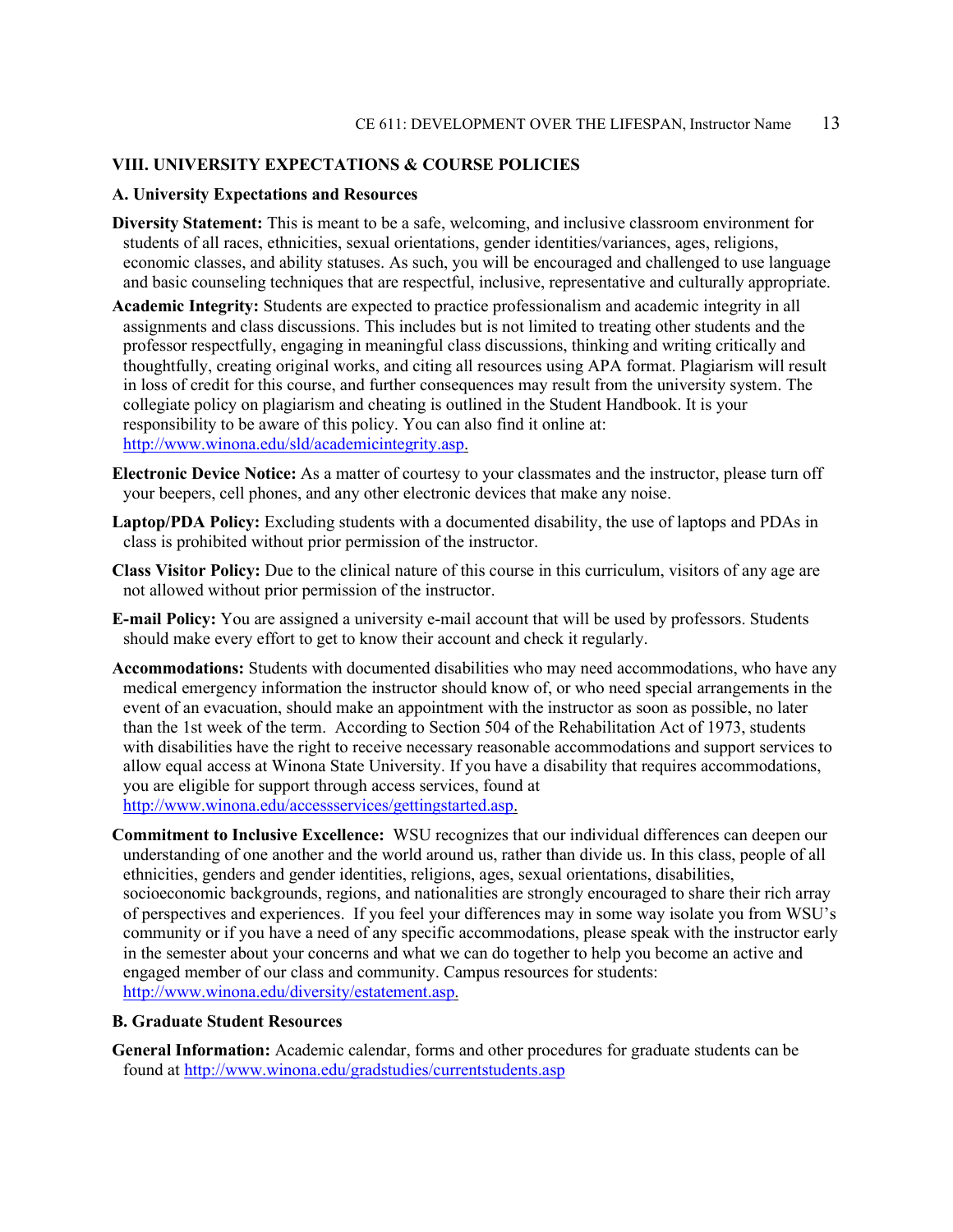WSU-Rochester Student & Campus Services, UCR Room SS128, 285-7100, [\(www.winona.edu/rochester/\)](http://www.winona.edu/rochester/): RCTC Counseling Center, UCR Room SS133; 285-7260 [\(www.rctc.edu/counseling\\_career\\_center/\)](http://www.rctc.edu/counseling_career_center/) UCR Learning Center, UCR Room AT306; 285-7182

**Counseling Services:** Graduate school can be very stressful. Counselors are available in Winona and through partnership with RCTC on the UCR campus to help you with a wide range of difficulties.

WSU counselors in Winona are located in the Integrated Wellness Complex 222 and they can be reached at 457-5330. The RCTC Counseling Center is located in SS 133 and can be reached at 285- 7260.

**Other Support Services:** WSU-Rochester Student & Campus Services Office and the WSU Inclusion and Diversity Office are dedicated to helping students of all races, ethnicities, economic backgrounds, nationalities, and sexual orientations. They offer tutoring and a wide range of other resources.

The WSU-R Student & Campus Services Office is located in Room SS128 on the UCR campus and can be reached at 285-7100. The WSU Inclusion & Diversity Office is located in Kryzsko Commons Room 122, and they can be reached at 457-5595. Information about the *KEAP Center*, dedicated to supporting diversity on campus, can be found here: [http://www.winona.edu/diversity/22.asp.](http://www.winona.edu/diversity/22.asp)

*UCR Learning Center – Rochester***:** For help with writing and the development of papers on the WSU-Rochester campus, contact personnel in AT306 or call 285-7182.

*Writing Center - Winona:* The Writing Center offers free, individualized instruction in all forms and disciplines during any stage of writing, reading, or research. Call 507.457.5505 for an appointment. Walkins also welcome.

**Student Grievances:** Students are encouraged to speak directly with instructors when concerns arise. When issues cannot be resolved between the student and the instructor, students have the right to due process. Such complaint procedures are available online at: <http://www.winona.edu/sld/studentgrievance.asp>